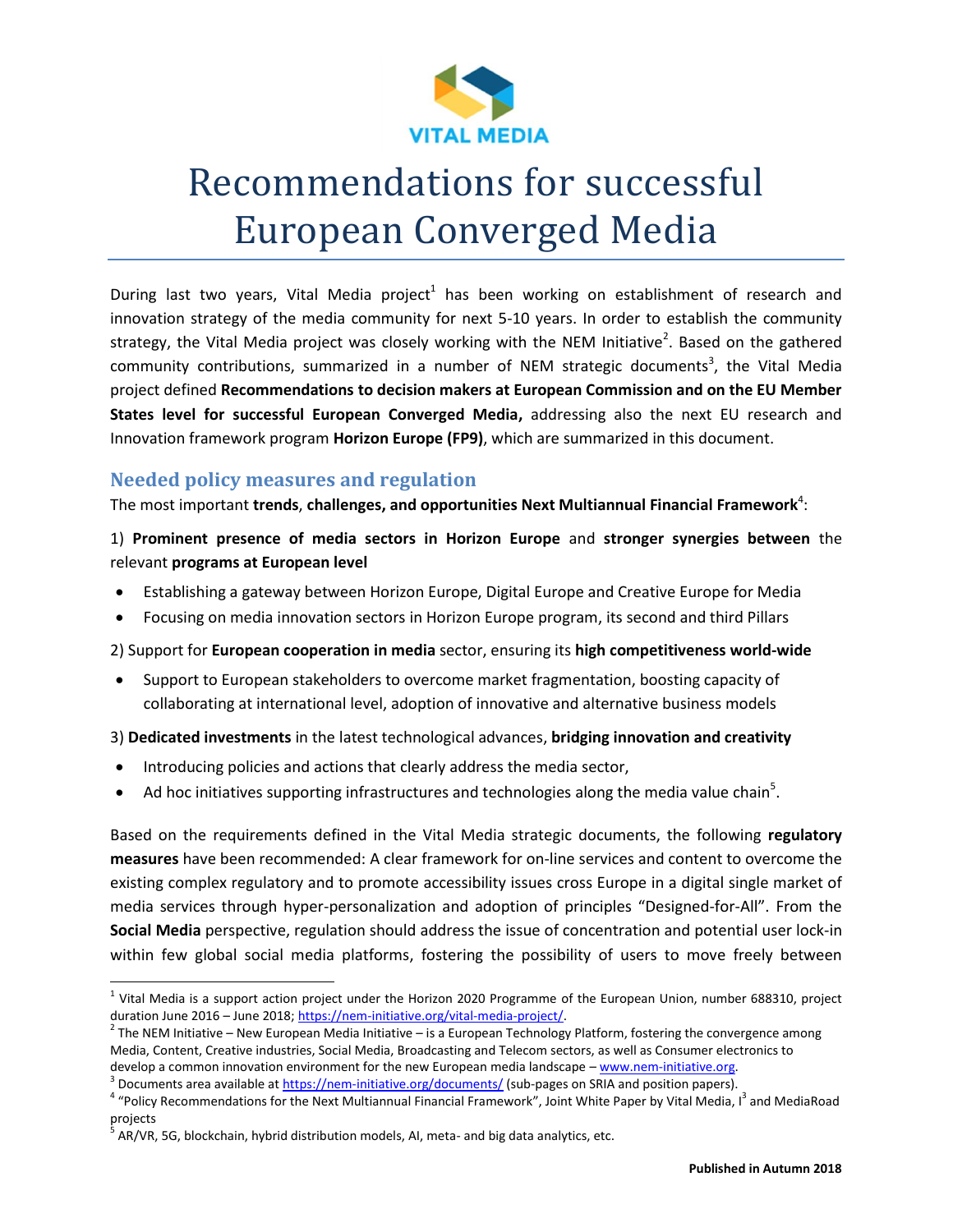

platforms, and creating a common reference model for user information in media in general. Furthermore, self-regulation is considered as the most appropriate solution for Social Media, ensuring right to seek, receive, and influence the (right) information by the consumers / social media users. Here, the most challenging issue is creation of an independent and efficient self-regulation body, including its funding, to be established by the platforms with a limited involvement of public authorities, e.g. EC.

In respect to **standardization activities**, topics related the **3GPP 5G** system, addressing media and entertainment as vertical sector but also addressing converged media as enabler for other vertical sector scenarios, should become focus of the European media community.

# **Towards new business models in media sector**

There is a need for **novel business models** in the media sector, going beyond traditional, mainly advertising revenues streams, to cope with current and further technology innovation which will allow the media sector GDP share to grow, along the following main trends:

- Irruption of data as enabler of value generation within the data-driven economy,
- Convergence of business models of stakeholders from media, content, telecom and broadcaster,
- Customization of products and services aiming at empowering users and offering differentiation.

The most business models in **Social Media** today are based on end-user attention and targeted advertising, which offers opportunities for disinformation gaining from such models. Possible directions towards new and appropriate Social Media business models include evolution of traditional news publisher models and the awareness on critical economic value and relevance of the user and her/his data. Here, algorithms able to convert massive amounts of data into actionable insights are becoming a new competitive advantage and will be central to the next wave of economic growth in this area.

## **Future technologies for media sector**

In accordance with the discussions on strategic technologies and directions for the media industry sector, the Vital Media project has defined the following **research priorities** for the upcoming period:

#### **1) Immersive technologies including the Immersive Cloud platform**<sup>6</sup>

Immersivity is the most impacting media technology, incorporating a number of further technology enablers; visual rendering and capturing, gaze, gesture, physiological and psychological tracking, etc. Here, the Vital Media project fully supports establishment of a focused research and innovation program (e.g. a PPP) focused on immersive technologies.

#### **2) Artificial Intelligence and Machine Learning**

Current AI applications are used for marketing, service comprehension, search, etc. but are offering large potential to completely reshape products and services in media and creative industries. Machine Learning is a powerful tool able to learn from the data and provide predictions important for future media services.

 $\overline{a}$ 

<sup>&</sup>lt;sup>6</sup> I<sup>2</sup>C concept[, https://nem-initiative.org/i2c-ppp/](https://nem-initiative.org/i2c-ppp/)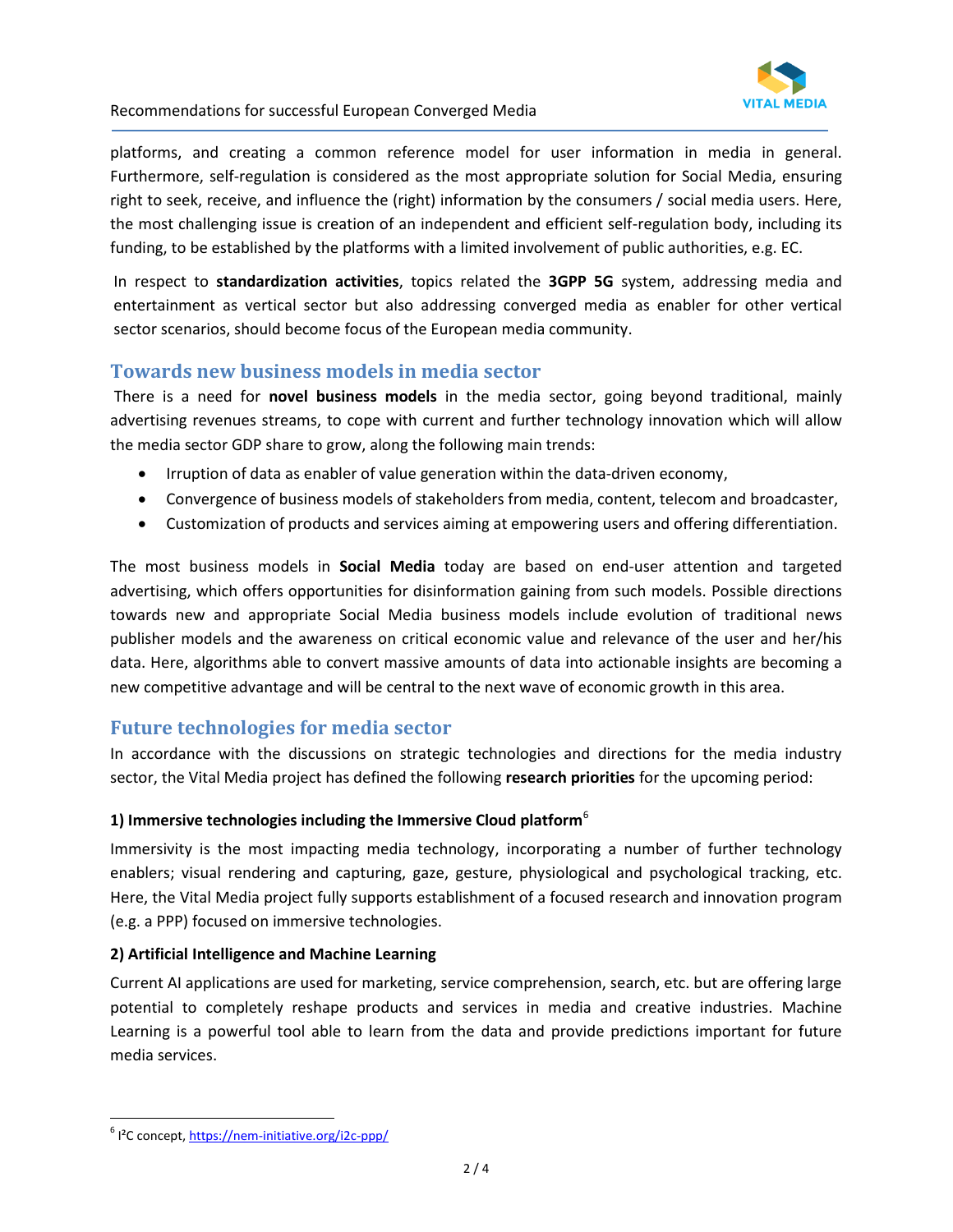

#### **3) Content distribution** (with particular focus on future 5G networks)

Media is moving to concede more power to users and achieve higher levels of personalization, which needs to be addressed by consolidating new network capabilities becoming a cornerstone of the New Generation Internet.

#### **4) Hyper-personalization**, including personal data management

Hyper-personalization, as an advanced and real-time customization process aiming at closing the gap between consumers' desires and offers, takes into consideration the different aspects of maximizing opportunities to customize the content and drives engagement among media audiences.

## **5) Social media**<sup>7</sup> , including social IoT

 $\overline{a}$ 

The social media platforms have a relevant impact on the modern society since they have increasingly been changing people's way of living and interacting with the rest of the world. Taking advantage of user interaction within the community, and by means of Big Data collection and analytics, Social Media platforms can generate useful insights to update and optimize the existing services and to create new services.

Detailed description of concrete topics related to the research activities presented above, can be found in the latest version of the NEM Strategic Research and Innovation Agenda – NEM SRIA 2025 – and recent NEM position papers (all documents available on the NEM website at [www.nem-initiative.org\)](http://www.nem-initiative.org/). A **high level roadmap** towards implementation of the research priorities and related topics can be found in Annex of this document.

 $^7$  The topic should also be considered in the scope of priorities 1-4 contributing to future social media landscape in Europe